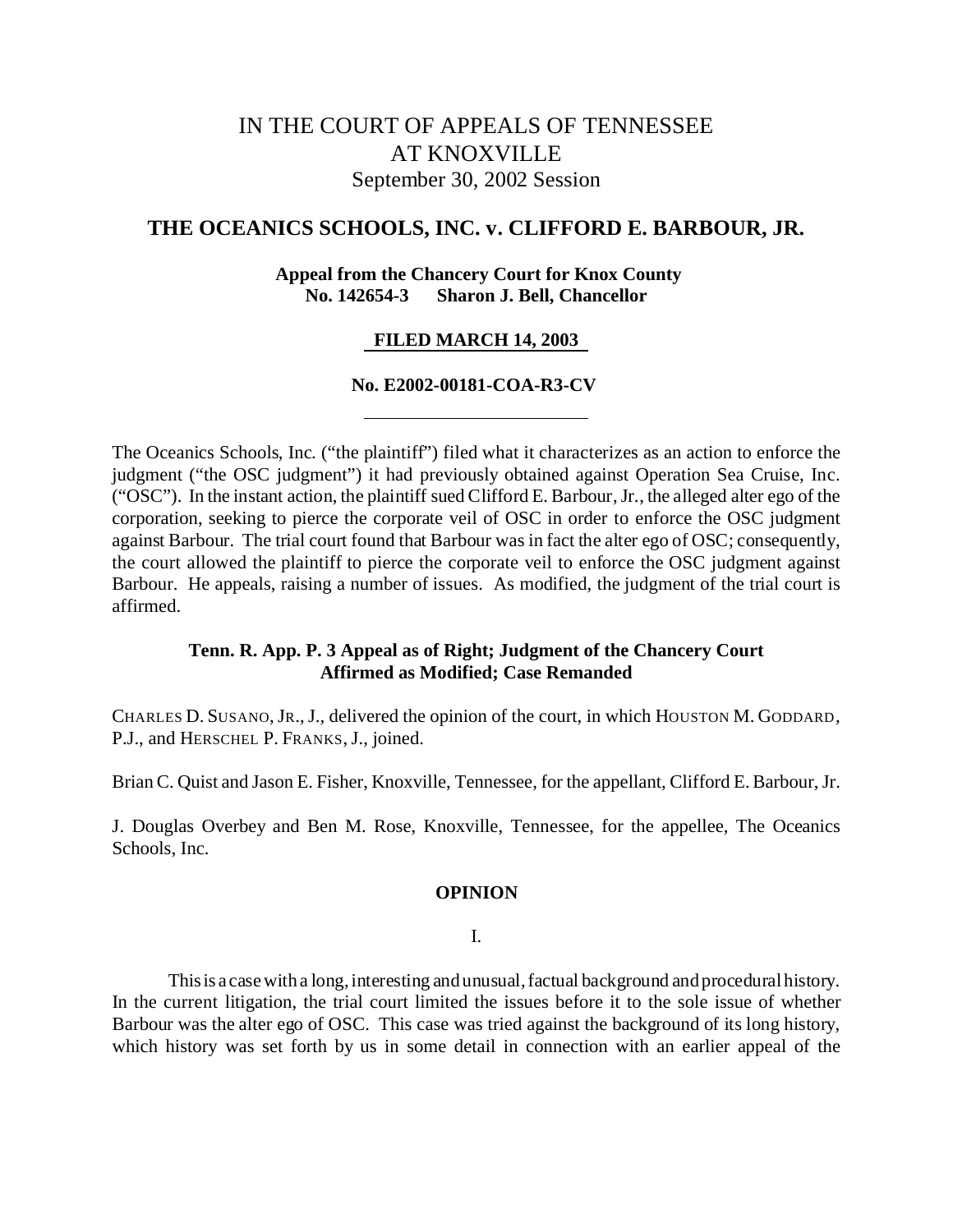underlying litigation between the plaintiff and  $OSC<sup>1</sup>$ . The pertinent portion of this history, as excerpted from our opinion in that case, is as follows:

> [Barbour] formed [OSC], under the laws of Panama in 1965 for the purpose of acquiring ownership of, repairing, and operating the sailing vessel "Antarna." Barbour owned 100 percent of the shares of OSC, which purchased the sailing ship in 1967 and extensively repaired and restored it. In 1971, [the plaintiff] chartered the Antarna from [OSC] for use as a school ship in exchange for [the plaintiff's] providing repairs and supplies to make the vessel operational.

> [The plaintiff] invested approximately \$630,000 in repairs and supplies for the Antarna and began using the vessel in its school program. In March 1972 [OSC] reclaimed possession of the vessel in the Panama Canal Zone and subsequently sold the Antarna to a third party, $2$  who sailed the ship out of Panamanian waters to the Azores, Portugal. The proceeds of that sale were paid by [OSC] to Barbour in repayment of "a portion of the loans to the corporation by [Barbour]."

> [The plaintiff] filed suit against [OSC] and the vessel by Writ of Attachment in the District Court of Ponta Delgada, Azores, Portugal, for breach of contract and obtained a judgment against [OSC] for \$929,815.55 plus interest.<sup>3</sup> That Court then issued a Rogatory Letter to the Circuit Court for Knox County, Tennessee for seizure of properties of [OSC] or any other persons as may be liable for the obligations of [OSC], and apparently identifying [Barbour], Dorothy Drake Barbour and David Barbour as directors and managers of [OSC].

> [The plaintiff] filed its Complaint in Knox County Circuit Court to domesticate the Portuguese Judgment, and served summons on [Barbour] on May 15, 1995, through his attorney, Michael Fitzpatrick, who answered in this manner:

> > [] Both the Complaint and the Rogatory Letter attached thereto leave the impression that the

<sup>1</sup> *Oceanics Schs., Inc. v. Operation Sea Cruise, Inc.*, No. 03A01-9904-CV-00153, 1999 WL 1059678 (Tenn. Ct. App. E.S., filed Nov. 19, 1999).

 $2$ The vessel was sold in the summer of 1978.

 $3$ The judgment was entered in the Portuguese court on October 19, 1979.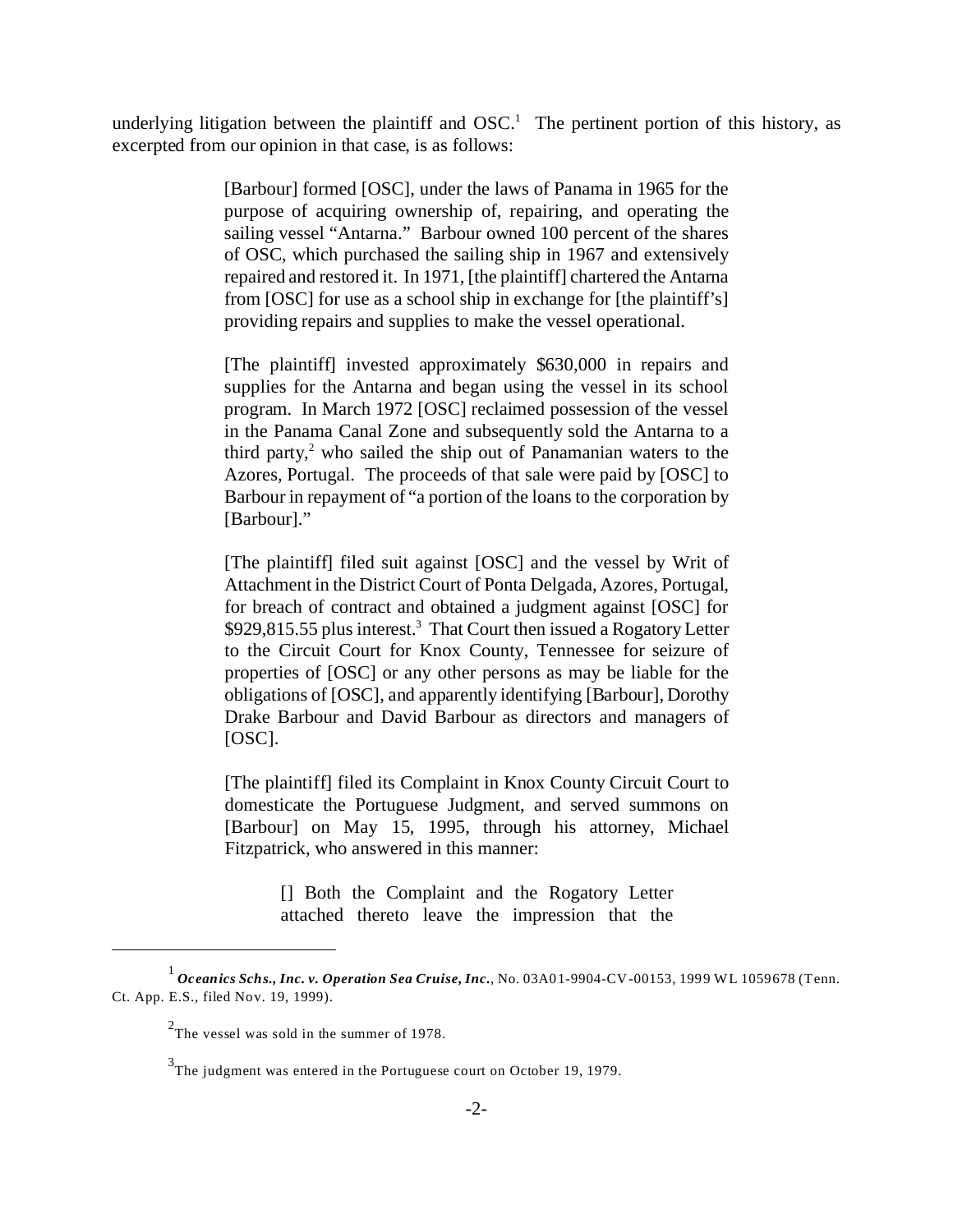domestication is against not only the named defendant, but also three individuals including [Barbour]. The judgment does not purport to do so. To the extent that the Complaint attempts to do so, the Judgment is void and of no force or effect for the failure to serve process; comply with due process; or to name [Barbour] as a party in the final judgment.

By Order of the Circuit Court for Knox County, the Portuguese Judgment against [OSC] was domesticated on March 26, 1997. However, upon execution of that judgment, no assets of [OSC] were found. After discovery by [the plaintiff] submitted to and answered by [OSC], [the plaintiff] filed a "Motion for Issuance of Writ of Execution or, Alternatively, to Amend the Complaint to Add a Party Defendant," on December 1, 1998, asking the Circuit Court to issue a writ of execution against the real and personal property of [Barbour] or allow [the plaintiff] to amend the domestication Complaint to add Barbour as a party-defendant. For grounds, [the plaintiff] alleged that Barbour owned 100 percent of the shares of [OSC], that he was at all times a director and secretary/treasurer of that corporation, that he failed to adequately capitalize the corporation, and that he made personal loans to the corporation to gain an unlawful preference as a purported creditor over future creditors such as [the plaintiff]. Further, [the plaintiff] alleged that [OSC] failed to observe corporate formalities and could not produce corporate documents. In short, [the plaintiff] says [OSC] is the alter ego of Barbour, the corporate veil should be pierced, and Barbour found liable for the judgment against [OSC] even though he was not a defendant in either the original suit where the judgment was obtained by [the plaintiff] against [OSC] or in this suit.

[OSC] responded, denying that [Barbour] is the entity against whom [the plaintiff] received its judgment and arguing that no rule of civil procedure in Tennessee permits [the plaintiff] to amend a complaint to add an additional Defendant after judgment has been rendered and is final. Further, [OSC] argues that [the plaintiff's] motion, seeking in essence to pierce the corporate veil of [OSC], is governed by the laws of the jurisdiction where the corporation was chartered, i.e., Panama, and [the plaintiff] has failed to cite any Panamanian law indicating that Barbour is individually liable for debts of [OSC].

The Trial Court heard the [plaintiff's] motion on February 19, 1999, and found that the motion was not well-taken and should be denied.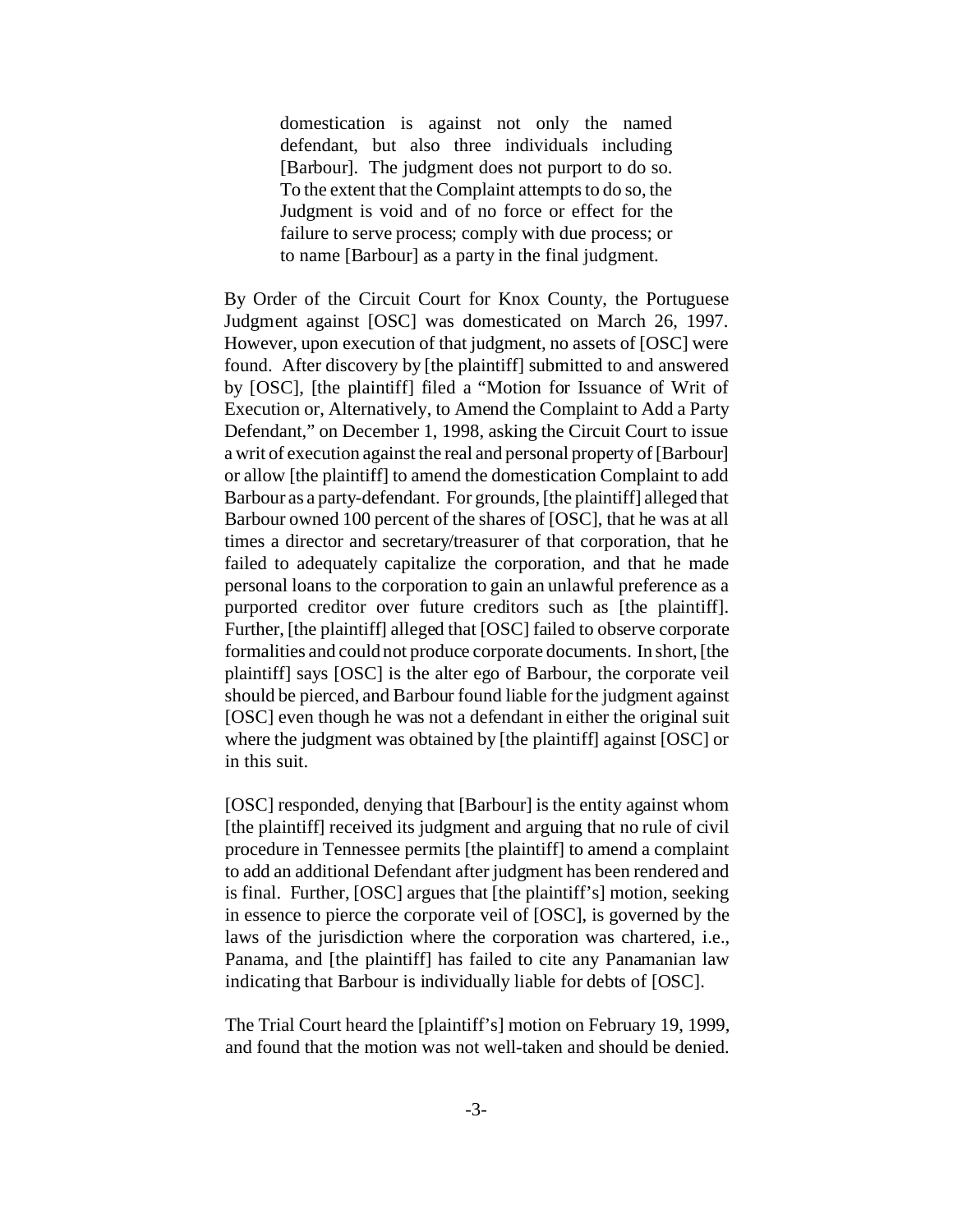The Court found that [Barbour] was never made a party to the case, final judgment was entered against [OSC] on March 26, 1997, no appeal was taken, and the judgment became final on April 26, 1997. The Trial Court correctly declined to grant the Writ [o]f Execution against Barbour since Barbour was not a judgment debtor in that court. The Trial Court also denied the alternative relief requested to amend the complaint to add Barbour as a Defendant. The Trial Court's basis for such denial was that [the plaintiff] did not attempt to make Barbour a party in the Tennessee suit to domesticate the foreign judgment until long after the Tennessee judgment became final on April 26, 1997. It was the opinion of the Trial Court that if [the plaintiff] now wishes to proceed against [Barbour] in an attempt to pierce the corporate veil, a separate action must be commenced by filing a separate complaint against [Barbour] on that claim. We agree.

*Oceanics*, 1999 WL 1059678, at \*1-\*2 (footnote omitted). In affirming the judgment of the trial court in the earlier litigation between the plaintiff and OSC, this court stated the following in our opinion released November 19, 1999:

> We agree with the Trial Court that [the plaintiff's] remedy is to pursue its claims against [Barbour] in a separate suit against [Barbour] to attempt to pierce the corporate veil.

*Id.* at \*4.

## II.

On April 19, 1999, while *Oceanics Schs., Inc. v. Operation Sea Cruise, Inc.* was still pending before us, the plaintiff filed the instant action against Barbour, seeking to pierce the corporate veil of OSC. In the complaint, the plaintiff alleged, *inter alia*, that Barbour was the alter ego of OSC, and that, this being the case, the plaintiff should be allowed to enforce the OSC judgment against Barbour. Subsequently, the trial court granted the plaintiff's second motion for partial summary judgment on the issue of the statute of limitations, finding that the applicable period of limitations in this case is ten years from the date of the circuit court's domestication of the Portuguese judgment, pursuant to Tenn. Code Ann. § 28-3-110 (2000).<sup>4</sup> In so holding, the trial court rejected Barbour's argument that the plaintiff's suit is subject to the six-year period of limitations

<sup>&</sup>lt;sup>4</sup>Tenn. Code Ann. § 28-3-110 provides, in pertinent part, as follows:

The following actions shall be commenced within ten (10) years after the cause of action accrued: . . . (2) Actions on judgments and decrees of courts of record of this or any other state or government; . . .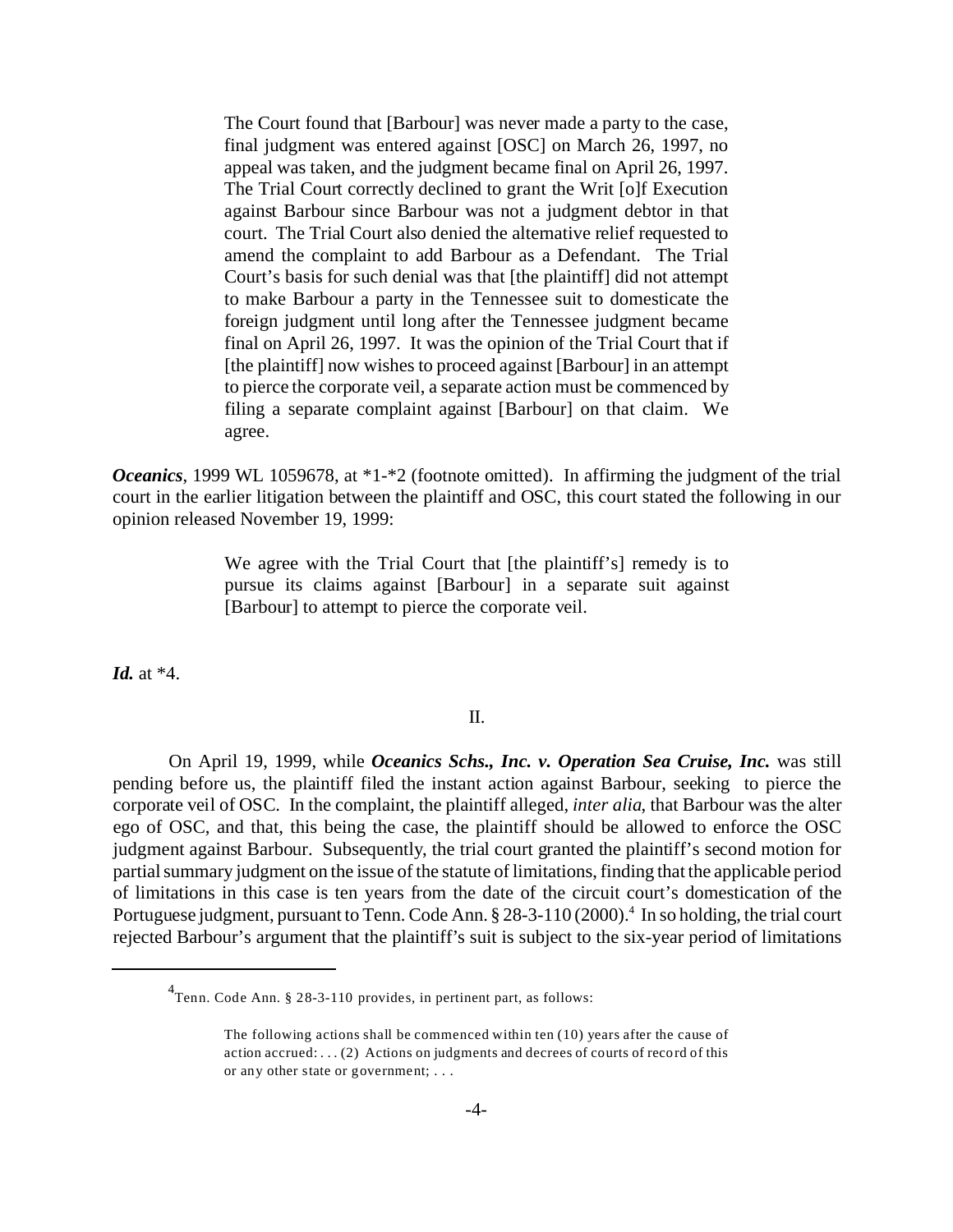set forth in Tenn. Code Ann. § 28-3-109 (2000) and/or the three-year statute of limitations found at Tenn. Code Ann. § 28-3-105 (2000), as measured from the accrual of the underlying causes of action supporting the OSC judgment. If Barbour is correct in his assertion, the claim against him in the instant case is obviously time-barred.

In framing the issues for trial, the court below concluded that the only issue properly before it was whether Barbour is the alter ego of OSC. Consequently, Barbour was not allowed to present evidence pertaining to the other defenses raised by him in his answer. He was limited to defending the plaintiff's allegation that he was the alter ego of OSC. Following a bench trial, the court, in its "Findings of Fact and Conclusions of Law," held that Barbour was the alter ego of OSC and "should be personally bound on the judgment in favor of the Plaintiff against OSC." Barbour appeals this judgment, raising a number of issues for our consideration.

III.

In this non-jury case, our review is *de novo* upon the record of the trial court with a presumption of correctness as to the trial court's findings of fact "unless the preponderance of the evidence is otherwise." Tenn. R. App. P. 13(d); *Union Carbide Corp. v. Huddleston*, 854 S.W.2d 87, 91 (Tenn. 1993). No such presumption of correctness attaches to the trial court's conclusions of law. *Campbell v. Florida Steel Corp.*, 919 S.W.2d 26, 35 (Tenn. 1996). The issue of the credibility of witnesses is peculiarly within the realm of the trial court and its determinations with respect to witness credibility are given great weight on appeal. *Weaver v. Nelms*, 750 S.W.2d 158, 160 (Tenn. Ct. App. 1987).

## IV.

Barbour contends that the evidence preponderates against the trial court's determination that he is the alter ego of OSC. As a consequence of this finding, the trial court pierced the corporate veil and entered judgment against Barbour for \$2,426,845.90, the amount of the OSC judgment, including interest on the Portuguese judgment, as domesticated in the circuit court proceeding. In order to judge the propriety of the trial court's judgment in the context of Barbour's preponderanceof-the-evidence argument, we must examine the law in Tennessee regarding the issue of piercing the corporate veil.

A corporation is presumptively treated as a distinct entity, separate from its shareholders, officers, and directors. *Schlater v. Haynie*, 833 S.W.2d 919, 925 (Tenn. Ct. App. 1991). A corporation's separate identity may be disregarded or "pierced," however, "upon a showing that it is a sham or a dummy or *where necessary to accomplish justice*." *Id.* (emphasis added).A corporation's identity should be disregarded "with great caution and not precipitately." *Id.* The determination of whether to disregard the corporate fiction depends on the special circumstances of each case, and "the matter is particularly within the province of the trial court." *Electric Power Bd. of Chattanooga v. St. Joseph Valley Structural Steel Corp.*, 691 S.W.2d 522, 526 (Tenn. 1985). "Generally, no one factor is conclusive in determining whether or not to disregard a corporate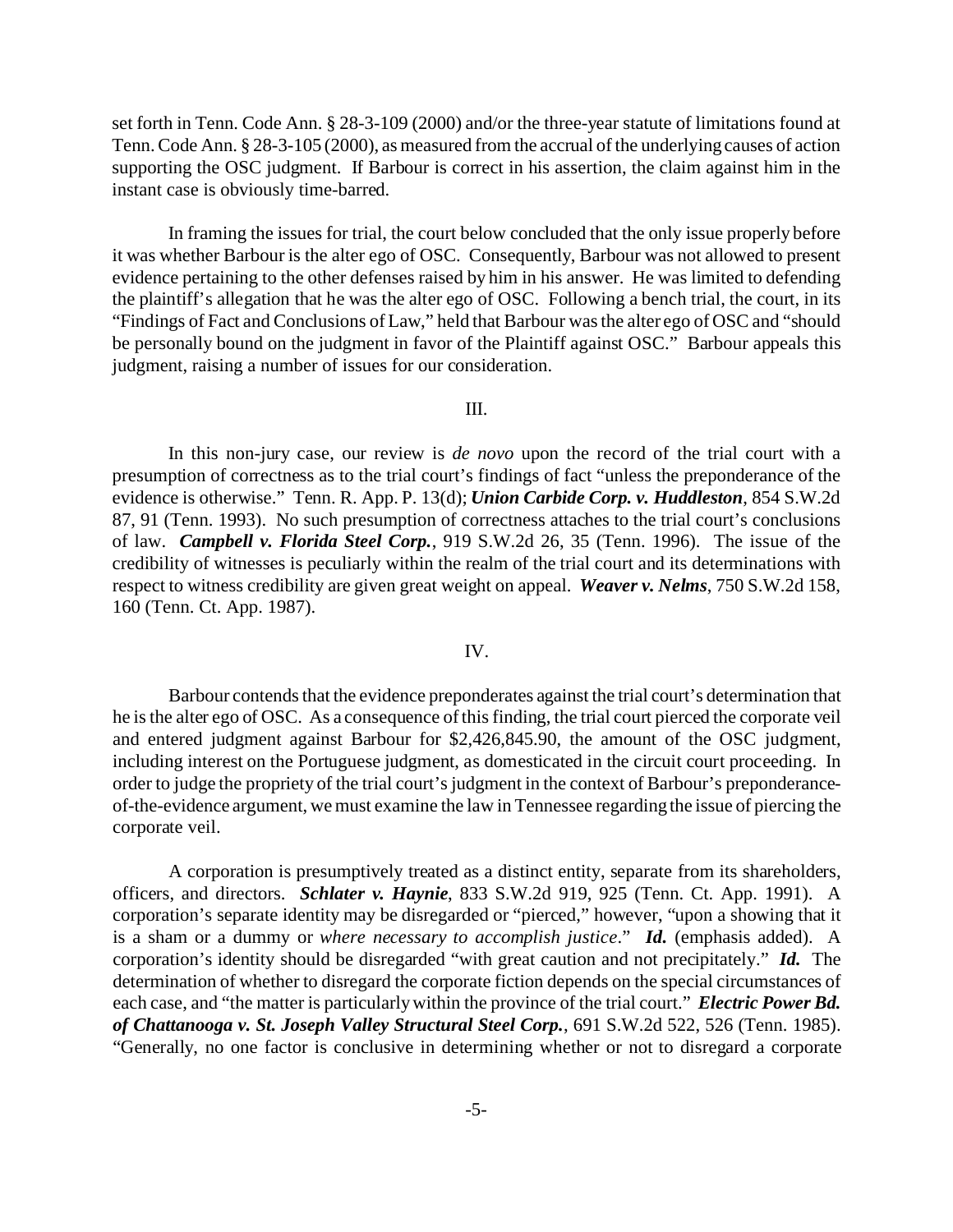entity;" rather, the courts typically rely upon a combination of factors in deciding such an issue. *Schlater*, 833 S.W.2d at 925 (citing 18 Am. Jur. 2d *Corporations* § 48, p. 847, n.41-42 (1985)). The party wishing to pierce the corporate veil has the burden of presenting facts demonstrating that it is entitled to this equitable relief. *Schlater*, 833 S.W.2d at 925.

In addressing the issue of piercing the corporate veil, this court has relied upon the factors set forth in *Federal Deposit Ins. Corp. v. Allen*, 584 F. Supp. 386 (E.D. Tenn. 1984):

> Factors to be considered in determining whether to disregard the corporate veil include not only whether the entity has been used to work a fraud or injustice in contravention of public policy, but also: (1) whether there was a failure to collect paid in capital; (2) whether the corporation was grossly undercapitalized; (3) the nonissuance of stock certificates; (4) the sole ownership of stock by one individual; (5) the use of the same office or business location; (6) the employment of the same employees or attorneys; (7) the use of the corporation as an instrumentality or business conduit for an individual or another corporation; (8) the diversion of corporate assets by or to a stockholder or other entity to the detriment of creditors, or the manipulation of assets and liabilities in another; (9) the use of the corporation as a subterfuge in illegal transactions; (10) the formation and use of the corporation to transfer to it the existing liability of another person or entity; and (11) the failure to maintain arms length relationships among related entities.

*Id.* at 397 (citations omitted), *cited in Greene v. Hill Home Dev. Inc.*, CA No. 03A01-9210-CH-00369, 1993 WL 17115, at \*2 (Tenn. Ct. App. E.S., filed Jan. 28, 1993). It is not necessary that all of these factors weigh in a plaintiff's favor in order to justify the piercing of the corporate veil. *In re B&L Laboratories, Inc*., 62 B.R. 494, 504 (Bankr. M.D. Tenn. 1986) ("All of these factors need not be present to justify disregard of the corporate boundaries; however, it is necessary that substantial equities favor the aggressor party.").

In the instant case, the trial court made several findings of fact relative to these factors. The court found that Barbour was the 100% shareholder of OSC and that he was elected secretarytreasurer, general manager and operations manager at the first meeting of OSC's board of directors. The court noted that, while the minutes of that meeting reflect that Barbour was to fill those positions until successors were chosen, there is no indication in the subsequent minutes that anyone succeeded Barbour as general manager or operations manager. The trial court also found that Barbour controlled the operations of OSC either directly or through his agent, John Blue.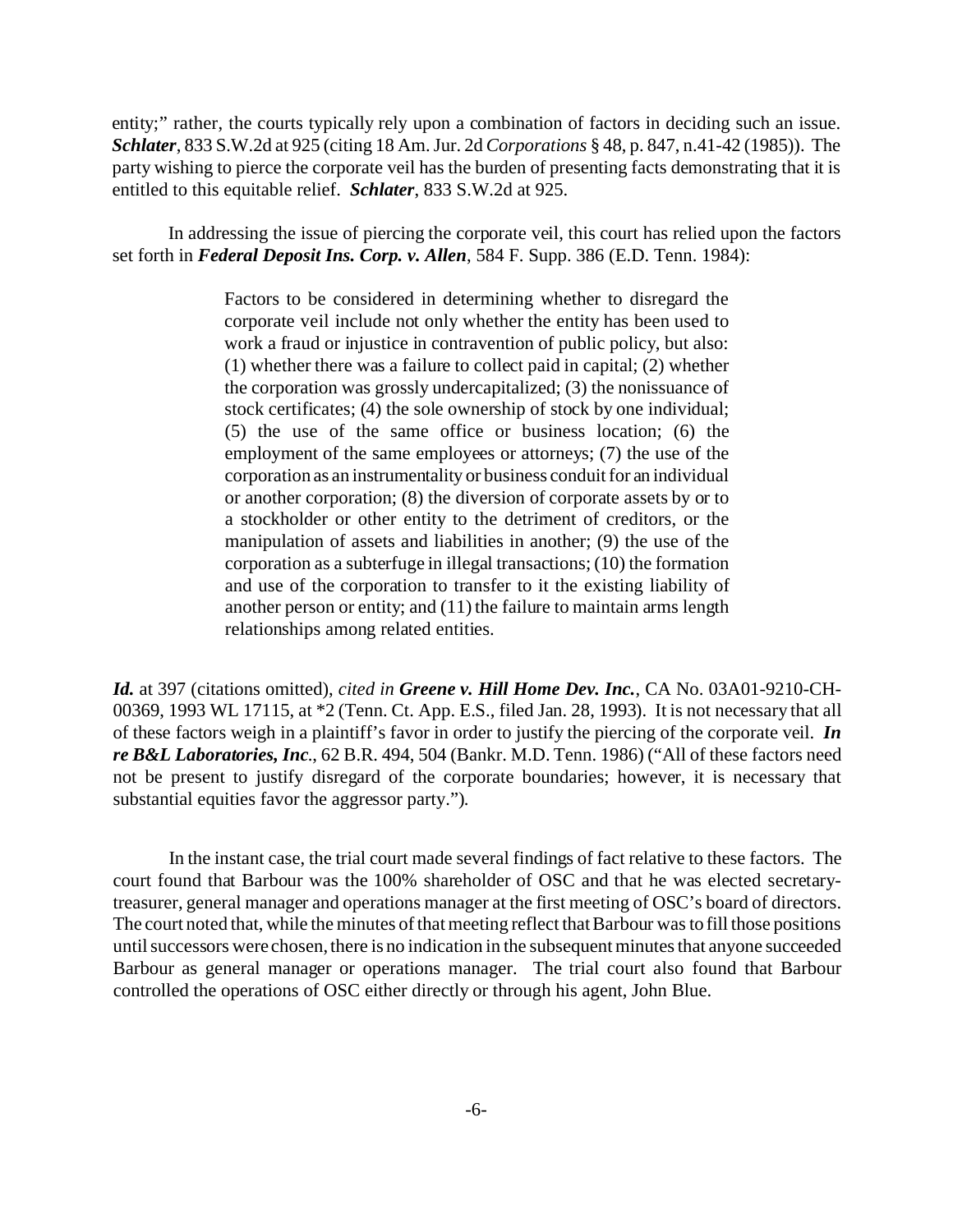With respect to OSC's finances, the trial court found that Barbour used his own personal funds to purchase the *Antarna*. Both OSC and Barbour were listed as insured parties in the *Antarna*'s insurance policy. The refurbishment of the *Antarna* in Italy as well as the resolution of a customs' claim for \$80,000 were accomplished by way of payments by Barbour through "purported personal loan[s]," though no documentation of these loans exists. The sale of the *Antarna* in 1978 yielded \$800,000, which was transferred to Barbour's personal bank account. However, the trial court noted that no documents or records pertaining to Barbour's security interest or the transfer of the funds were produced. The trial court pointed out that Barbour claimed the legal fees of OSC as his own debt in his divorce litigation.

The trial court found that, (1) at all relevant times, OSC's corporate office was Barbour's private residence; (2) the *Antarna* was OSC's principal asset; (3) its sale effectively liquidated the corporation; and (4) the "transfer of the proceeds from the sale of *Antarna* to Barbour's personal account rendered OSC without assets."

The trial court further found that "[a]t all material times, OSC was undercapitalized." While a mere \$2,000 was paid into the corporation as capital, the alleged debt OSC owed to Barbour was in excess of \$800,000. Essentially all of OSC's funds came through "loans" from Barbour.<sup>5</sup> In addition, the court noted that OSC "failed to completely observe corporate formalities." With respect to corporate records, the court found the following:

> There are records of only four meetings of shareholders and six meetings of the board of directors. There are reasons given, such as the passage of time and the death of an individual, which explain satisfactorily the absence of records.

Barbour points to evidence of facts supporting his position that he is not the alter ego of OSC such as would justify the piercing of the corporate veil. However, after reviewing all of the evidence – in the context of the *Allen* factors – we cannot say that the evidence preponderates against the trial court's dual determinations (1) that Barbour is the alter ego of OSC and, as a consequence of this finding, (2) that the plaintiff is entitled to pierce the corporate veil of OSC and cast Barbour in judgment based upon the OSC judgment. Since the piercing of the corporate veil is a "matter particularly within the province of the trial court," *Electric Power Bd.*, 691 S.W.2d at 526, we conclude that there is no basis for disagreeing with the trial court's explicit finding that the piercing of the corporate veil was "necessary to accomplish justice." *Schlater*, 833 S.W.2d at 925. Giving

<sup>5</sup> *See In re B&L Laboratories, Inc.*, 62 B.R. 494, 509 (Bankr. M.D. Tenn. 1986) ("A debt to equity ratio greater than 4:1 is sometimes cited as evidence that the corporation was 'financed' by the creation of debt.").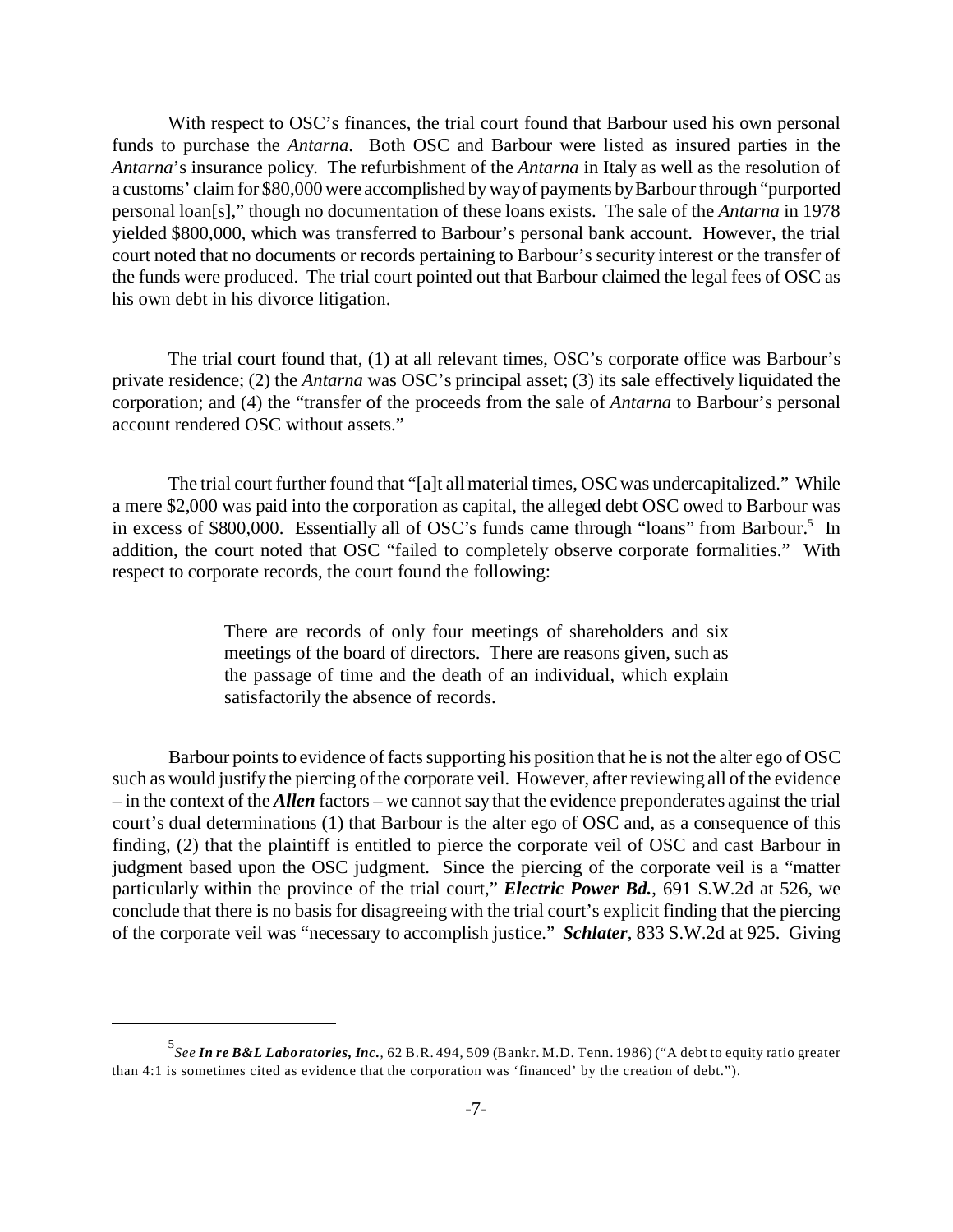due consideration to the trial court's credibility determinations,<sup>6</sup> we conclude that this evidentiary issue must be resolved against Barbour.

#### V.

Barbour also contends that the trial court erred in treating the plaintiff's complaint against Barbour in the instant case as an action to enforce the judgment the plaintiff previously obtained against OSC. Barbour argues that, as he was not a party to the previous judgment, that judgment cannot be enforced against him personally and that, therefore, the complaint cannot be considered an "[a]ction on [the] judgment[]." *See* Tenn. Code Ann. § 28-3-110.<sup>7</sup> According to Barbour, if the complaint cannot be viewed as an action on the OSC judgment, then the ten-year statute of limitations pertaining to such actions is not applicable to this case and the plaintiff's action against Barbour is barred by the statutes of limitations pertaining to the causes of action originally pursued by the plaintiff in the Portuguese court.

We begin our analysis by noting a fallacy in Barbour's argument. While the trial court, in its order granting partial summary judgment to the plaintiff, did state that the plaintiff's claim was "essentially an action to execute," we believe the court used the word "execute" to mean an action on the judgment. In the previous appeal of the litigation between the plaintiff and OSC, this court affirmed the trial court's refusal "to order execution against Barbour for the corporate debt of [OSC]." *Oceanics*, 1999 WL 1059678, at \*3. However, we went on to agree with the trial court that the plaintiff's proper remedy was to "pursue its claims against [Barbour] in a separate suit against [Barbour] to attempt to pierce the corporate veil." *Id.* at \*4. The plaintiff did exactly that. We must now determine whether the plaintiff's suit to pierce the corporate veil was timely filed. In other words, we must decide whether such a claim can be pursued in the context of an action on a judgment – a judgment against an entity whose corporate veil the plaintiff seeks to pierce.

# VI.

Tenn. Code Ann. § 28-3-110 provides, in pertinent part, as follows:

The following actions shall be commenced within ten (10) years after the cause of action accrued:

 $6$ Many of the trial court's factual findings were based upon Barbour's own testimony.

 $7$ See footnote 4 to this opinion.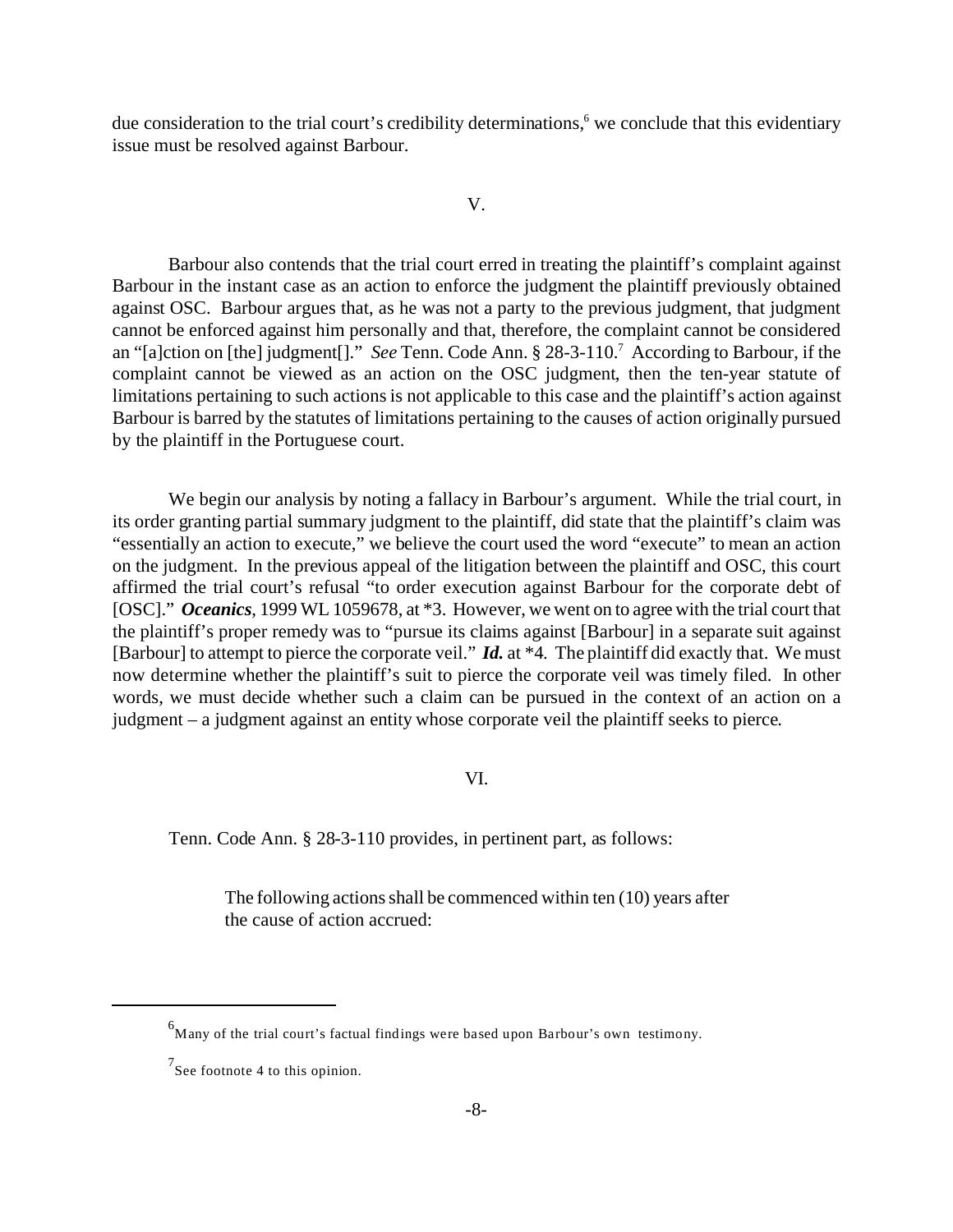\* \* \*

(2) Actions on judgments and decrees of courts of record of this or any other state or government; ....

The plaintiff filed a complaint to domesticate the Portuguese judgment in the Circuit Court for Knox County on May 10, 1995. Process for OSC was served on Barbour. On March 26, 1997, the Circuit Court entered a judgment domesticating the foreign judgment pursuant to the provisions of the Uniform Enforcement of Foreign Judgments Act, Tenn. Code Ann. § 26-6-101, *et seq*. (2000). With the passage of 30 days – there being no appeal – that judgment became final and enforceable. If the action brought by the plaintiff in the instant case is to be treated as an action on that judgment, then the plaintiff would have had ten years from the date of entry of the domesticated judgment to bring such an action. If this be the context in which the plaintiff's action should be evaluated, this suit – having been filed on April 19, 1999 – was obviously filed in a timely manner.

We are not aware of any Tennessee appellate court decisions dealing with a factual scenario where, as here, a party first obtains a judgment against a corporation and then later files suit on that judgment against the corporation's sole stockholder in an attempt to pierce the corporate veil and thereby cast the stockholder in judgment. There are, however, several cases from other jurisdictions that have dealt with a factual pattern similar, in general terms, to the one now before us. We find each of these cases helpful in resolving the issues before us in the instant case.

In *Matthews Construction Co., Inc. v. Rosen*, 796 S.W.2d 692 (Tex. 1990), the Supreme Court of Texas affirmed a trial court's judgment entered on a jury verdict against the determined-tobe alter ego of the corporation, based upon a judgment that had been rendered against the corporation at an earlier time. *Id*. at 694. In doing so, the High Court reversed the judgment of the intermediate appellate court in Texas, which court had held that the suit against the alter ego filed in February, 1984, was outside the four-year statute of limitations in Texas applicable to breach of contract actions. *Id*. at 693. In *Matthews*, the Supreme Court of Texas held that even though the underlying breach of contract had occurred in 1979 – more than four years before the alter ego suit was filed – the latter action against the stockholder was timely filed because "once Matthews filed suit against [the corporation] in June 1979, limitations was tolled as to [the corporation's] alter ego until final judgment [against the corporation in July 1982]." *Id*. at 694. Since these three years were excluded from the four-year period of limitations under the court's rationale, the High Court reasoned that the suit against the alter ego had been timely filed under the four-year breach of contract statute of limitations. *Id*. While *Matthews* does not involve the precise issue now under discussion, *i.e.*,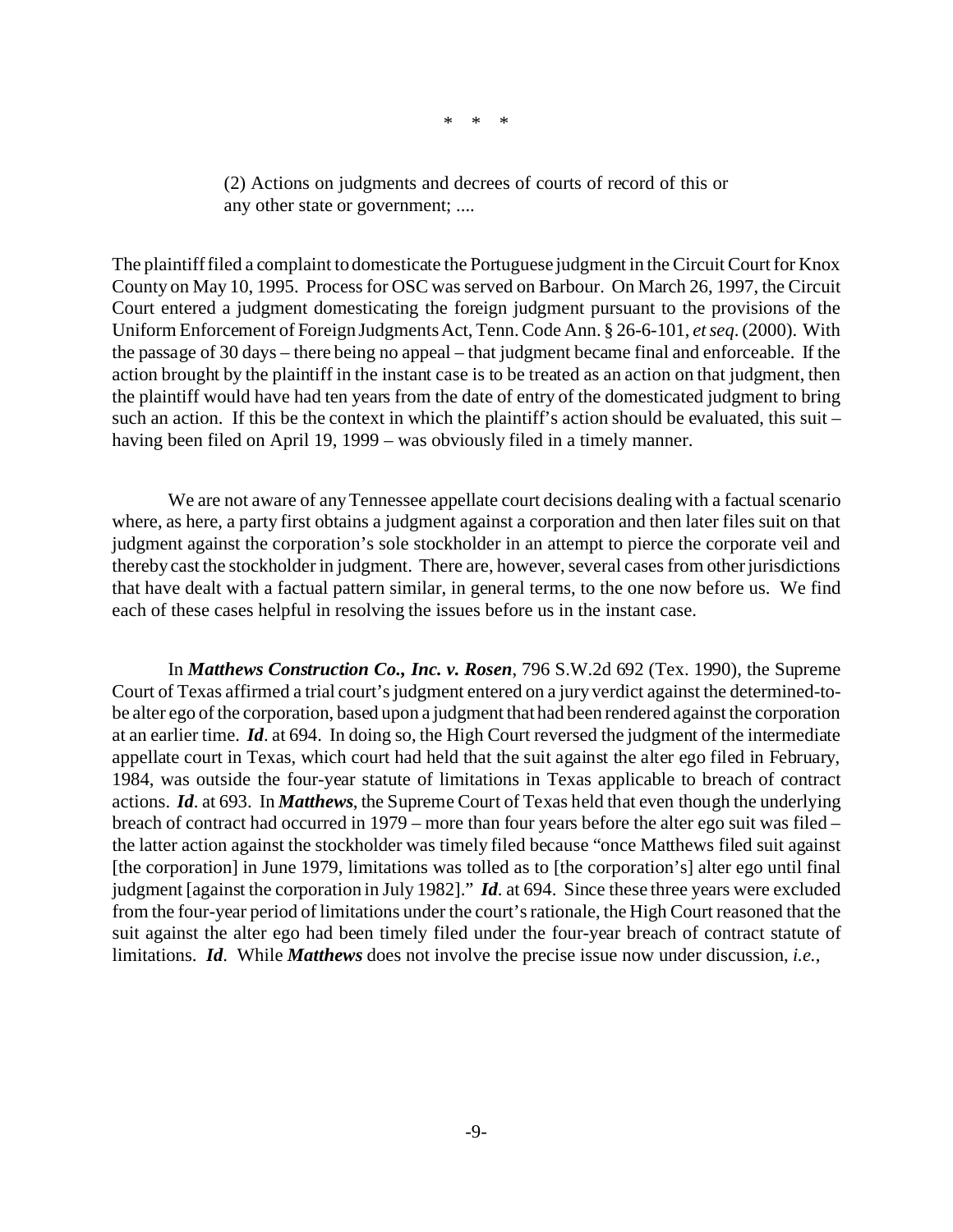whether the instant case is legitimately construed as an action on a judgment,<sup>8</sup> the court's approach in that case to a suit against the corporation's alter ego based upon an earlier-obtained judgment against the corporation is helpful in resolving the case before us.

The procedural history of the litigation in *Matthews* is generally similar to that of the instant case:

> This cause involves piercing the corporate veil and the application of limitations. [Matthews] sued [Houston Pipe] for breach of contract and secured a judgment against Houston Pipe in July 1982. Because Matthews was unable to collect on that judgment, it filed suit in February 1984 against Harvey Rosen, the president and sole shareholder of Houston Pipe. Matthews contended that Rosen had stripped Houston Pipe of its assets in order to avoid paying the judgment. A jury found that Houston Pipe was the alter ego of Rosen and that Rosen had operated the company as a sham to perpetrate a fraud on Matthews; . . . . The trial court . . . rendered judgment for Matthews *for . . . , the amount owing on the prior judgment*.

*Id*. at 692-93 (emphasis added).

The court in *Matthews* noted that a suit against an alter ego of a corporation is based upon "equitable considerations," *id*. at 693, and also pointed out that such a suit does not amount to "a separate and independent cause of action." *Id*. at 693, n.1. In the course of its opinion, the Supreme Court of Texas made remarks indicating that a suit to pierce the corporate veil in Texas is functionally similar to, and predicated on the same rationale as that of, such an action in Tennessee:

> When the corporate form is used as an essentially unfair device – when it is used as a sham – courts may act in equity and disregard the usual rules of law in order to avoid an inequitable result. Thus, in

Id. at 694, n.3 (citations omitted).

<sup>8</sup> In *Matthews*, the Supreme Court of Texas explicitly stated that it did not have to decide if the Texas period of limitations applicable to suits to enforce judgments was applicable:

In some jurisdictions, the limitations period for such an alter ego suit would be the same as for a suit to enforce a judgment. In Texas, that period is ten years. However, because Matthews' suit against [the alter ego] is within the 4-year statute of limitations, we need not now consider whether the limitations period should be ten years instead of four.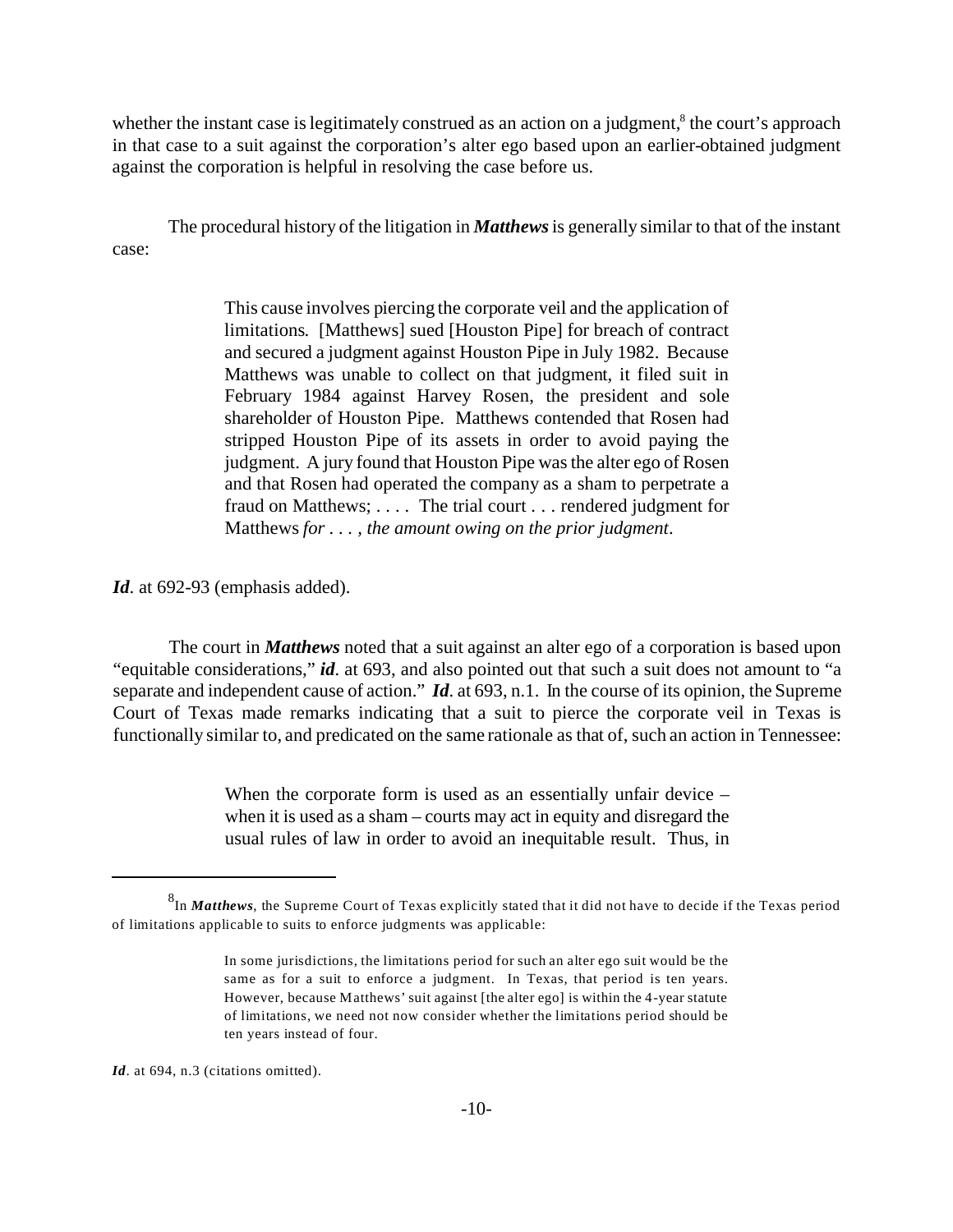*Castleberry* [*v. Branscum,* 721 S.W.2d 270 (Tex. 1986)], the court disregarded the usual rules concerning the separate nature of corporate entities, and in *Gentry* [*v. Credit Plan Corp*., 528 S.W.2d 571 (Tex. 1975)], the court disregarded the usual rules concerning limitations. In both instances the court took a "flexible" approach and focused on doing equity in order to prevent an unfair abuse of the corporate form.

A statute of limitations serves primarily to compel the assertion of a cause of action within a reasonable time so that the opposing party has a fair opportunity to defend while witnesses are available. It prevents the bringing of stale claims. Matthews' claim against Houston Pipe is not stale because Matthews has already pursued that claim to judgment. Neither is Matthews' claim against Rosen stale because Rosen is simply Houston Pipe's "other self" – he is not a legally separate entity from Houston Pipe.

*Id*. at 693-94 (citations omitted). Quoting from its *Gentry* decision, the Supreme Court of Texas made the following statement that is particularly pertinent to the case before us on this appeal:

> The purpose of the court in cases of this nature is to prevent use of the corporate entity as a cloak for fraud or illegality or to work an injustice, and that purpose should not be thwarted by adherence to any particular theory of liability.

*Id*. at 693, quoting from *Gentry v. Credit Plan Corp*., 528 S.W.2d 571, 575 (Tex. 1975).

In *Wm. Passalacqua Builders, Inc. v. Resnick Developers South, Inc.*, 608 F. Supp. 1261 (S.D. N.Y. 1985), a federal court had to decide, in a diversity action controlled by New York law, whether an alter ego suit was subject to the statute of limitations applicable to the underlying cause of action against the corporation or the statute of limitations pertaining to suits to enforce judgments. *Id.* at 1264. In *Passalacqua*, the plaintiff had obtained a judgment against a corporation, apparently based on fraud. *Id*. at 1263. It then sued a number of individuals and entities based, at least in part, "on a theory of piercing the corporate veil" as to certain of the defendants. *Id*. In denying the defendants' motion for summary judgment, the court concluded that the plaintiff's suit on a theory of piercing the corporate veil was subject to the twenty-year statute of limitations in New York pertaining to the enforcement of judgments: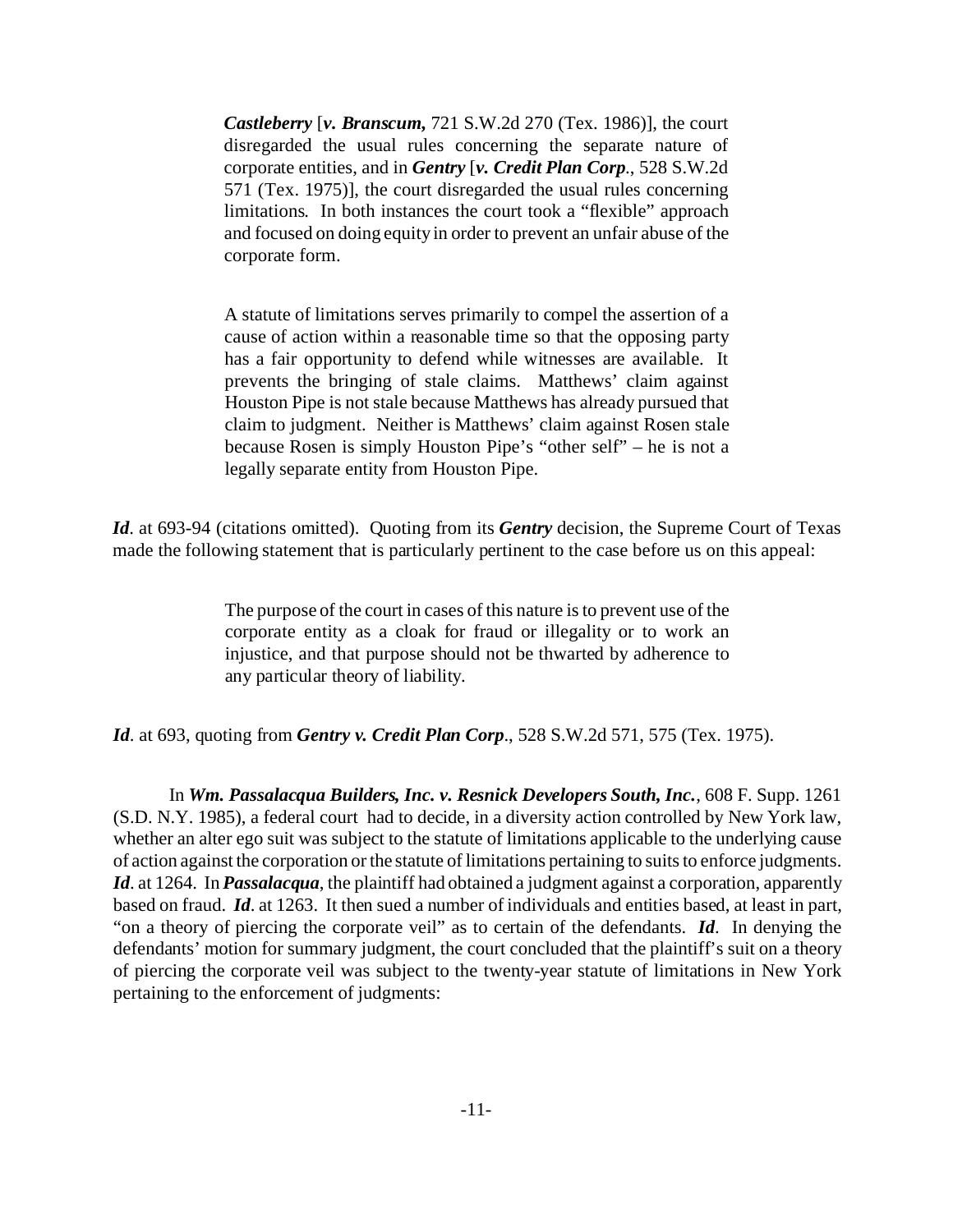The statute of limitations in New York for actions to enforce a judgment is twenty years. This action was commenced within the twenty-year period. Defendant contends that this statute of limitations is not appropriate for an action seeking to pierce the corporate veil and that the statute of limitations for the underlying action must be used. . . . A plaintiff may attempt to enforce a judgment against individuals or corporations allegedly controlling the judgment debtor using a theory of piercing the corporate veil. The defendant, . . . , contends that the acts comprising the claims which would permit the plaintiff to pierce the corporate veil are within the scope of the six-year statute of limitations for fraud actions, . . . . Under the alter ego and instrumentality theories the corporation and those who have controlled the corporation are treated as but one entity. Thus, the statute of limitations applicable to the corporation should apply to those who are using the corporation as an instrumentality. The action accrued against both the corporation and any alter egos when the judgment was entered. The action to enforce the money judgment is therefore timely.

*Id.* at 1264 (citations omitted). Addressing the alter ego claim, the court noted that "liability is imposed to reach an equitable result." *Id*. at 1265, n.2.

The rationale of *Passalacqua* was followed in the case of *Belleville v. Hanby*, 152 Mich. App. 548, 394 N.W.2d 412 (Mich. App. 1986). In *Belleville*, the Court of Appeals of Michigan held, in an alter ego case premised on a personal injury judgment, that the Michigan ten-year period of limitations governing the enforcement of judgments was applicable to the plaintiff's suit:

> We believe the reasoning of *Passalacqua* should be applied to the instant case. The lawsuit filed by the plaintiffs against [the alleged alter egos] was not one principally geared to establishing a right to recover for a personal injury. Rather, having already obtained a judgment against the corporation on their personal injury claim, plaintiffs sought, through the lawsuit at issue here, to establish that the judgment obtained against the corporation was also a judgment against the defendants in their individual capacities. The only issues presented in this cause of action are those concerned with piercing the corporate veil and establishing that defendants were the alter egos of the corporation. At no time did plaintiffs raise the issue typically associated with a personal injury claim, . . . . Thus, in its most basic sense, this was an action to establish an identity of interest between these defendants and [the corporation]. Viewed in this light, we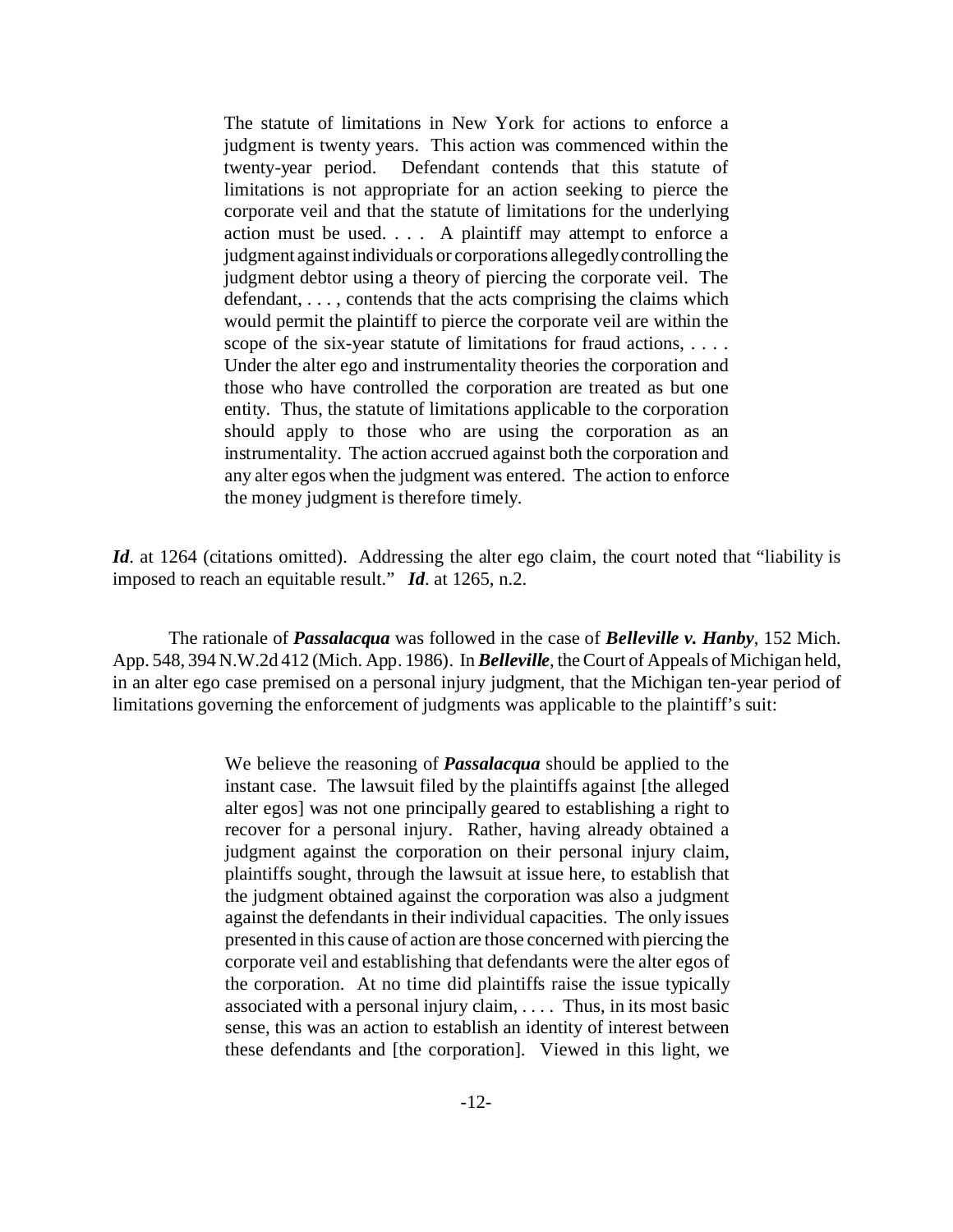believe the applicable statute of limitation[s] is . . . ten years from the time of rendition of the judgment.

*Id*. 152 Mich. App. at 552-53; 394 N.W.2d at 414-15 (citations omitted).

In the instant case, the plaintiff successfully established that Barbour and OSC are one and the same. Borrowing language used in *Matthews*, it is now clear that Barbour is simply OSC's "other self." *Matthews*, 796 S.W.2d at 694. We agree with the reasoning in *Passalacqua*, which means, in the instant case, that once the Portuguese judgment was domesticated in Tennessee, it "accrued against both the corporation and any alter egos." *Passalacqua*, 608 F. Supp. at 1264.

A suit against an alter ego in which the plaintiff seeks to pierce the corporate veil in connection with a previously-obtained judgment against a corporation is not "a separate and independent cause of action." *Matthews*, 796 S.W.2d at 693, n.1. When the plaintiff in the instant case obtained and thereafter domesticated a judgment against OSC, it also did so as to any of OSC's alter egos. *Passalacqua*, 608 F. Supp. at 1264. In the case at bar, the focus is clearly on the domesticated judgment, not on the cause or causes of action underlying the original suit in Portugal. This being the case, it is inescapable that the plaintiff's suit in which it seeks to pierce the corporate veil and impose the OSC judgment on Barbour as OSC's alter ego is controlled by the ten-year statute of limitations addressing actions on judgments, Tenn. Code Ann. § 28-3-110. Once the trial court determined that Barbour is the alter ego of OSC, the judgment against the corporation is properly construed as a judgment against Barbour as well. Barbour's argument on the issue of the statute of limitations is found to be without merit.

## VII.

Barbour contends that when the trial court allowed the plaintiff to assert the OSC judgment against a non-party, *i.e.*, Barbour, it improperly permitted the plaintiff to utilize a doctrine not recognized in Tennessee – offensive non-mutual collateral estoppel<sup>9</sup> – against him. Barbour also claims that the trial court erred when it refused to permit him to assert defenses of no debt due the plaintiff from OSC, due process, laches and the fact that the OSC judgment was based upon an *in rem* proceeding in Portugal and was not based upon *in personam* jurisdiction over OSC. He also argues that there was a failure of proof on the part of the plaintiff in that it failed to prove applicable Panamanian law.

<sup>9</sup> *See Gann v. International Harvester Co*., 712 S.W.2d 100, 101 (Tenn. 1986); *Beaty v. McGraw*, 15 S.W.3d 819, 825 (Tenn. Ct. App. 1998).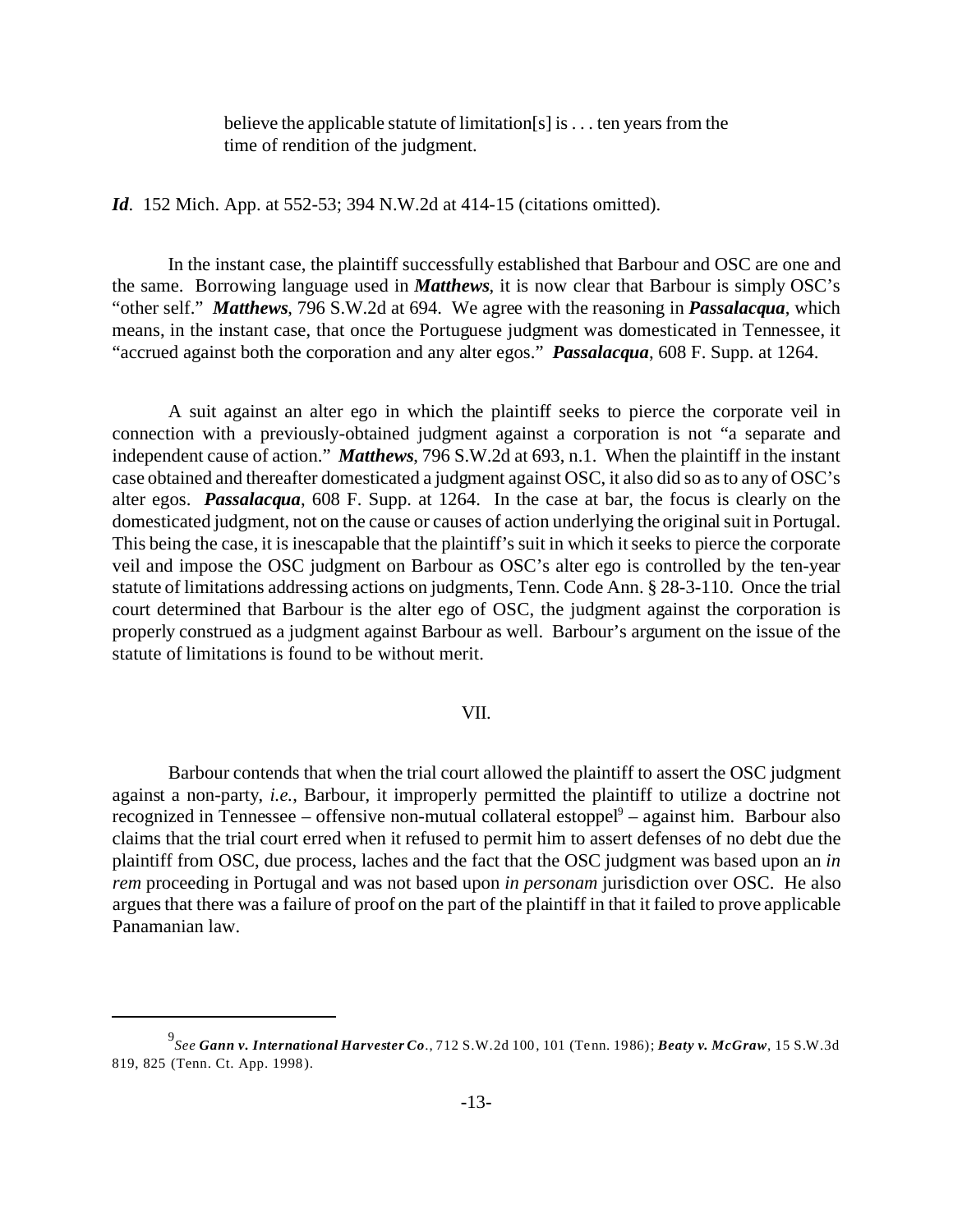Barbour's multi-faceted attempt to upset the OSC judgment and thereby bar its imposition upon him misses the mark and misconstrues what this litigation is about and, more importantly, what it is not about. Barbour's other self – OSC – had ample due process and a full opportunity to litigate the pertinent issues, first in the protracted litigation in Portugal and, later, as to the Portuguese judgment in the domestication action in circuit court. We now have before us a final and enforceable *Tennessee* judgment against OSC. Since the trial court has determined that Barbour is OSC's other self and since we find no error in that finding, there is now in place a final and enforceable *Tennessee* judgment against Barbour. He is not a legally separate entity from OSC. *See Matthews*, 796 S.W.2d at 694. *See also Passalacqua*, 608 F. Supp. at 1264 (". . . the corporation and those who have controlled the corporation are treated as one entity.").

We find no merit in Barbour's assertion that Panamanian law is relevant on the question of whether the corporate veil can be pierced in this case. We are dealing now with a Tennessee judgment. The law of Tennessee is applicable in determining the efficacy and parameters of the piercing of the corporate veil theory.

We also find no merit in Barbour's argument that the plaintiff unreasonably delayed in pursuing the domestication of the Portuguese judgment and the filing of the instant action against Barbour. He makes this argument in support of his assertion that the present action should be barred by the doctrine of laches. The record supports the following assertion of the plaintiff:

> The passage of time complained of at length in Barbour's Brief can be attributed to Barbour himself. From the date of the judgment obtained by [the plaintiff] in Portugal through 1993, OSC and [the plaintiff] were involved in post-judgment litigation initiated by OSC in the Portuguese courts. OSC appealed the judgment to the Supremo Tribunal de Justica in Lisbon, the highest court in Portugal, which dismissed the appeal with prejudice against OSC on April 29,1993. From 1993 to 1995, the judgment in the Azores went through a process to become a final Portuguese judgment and was being consularized for domestication in Tennessee. [The plaintiff] then filed its Complaint to domesticate the judgment in the Circuit Court for Knox County, Tennessee.

We find the issue of laches adverse to Barbour.

Barbour raises a number of issues pertaining to the exclusion, in whole or in part, of certain exhibits. Suffice it to say that we find no error in the trial court's rulings with respect to these exhibits. Certainly, we cannot say that any of these rulings, viewed singularly or in a cumulative